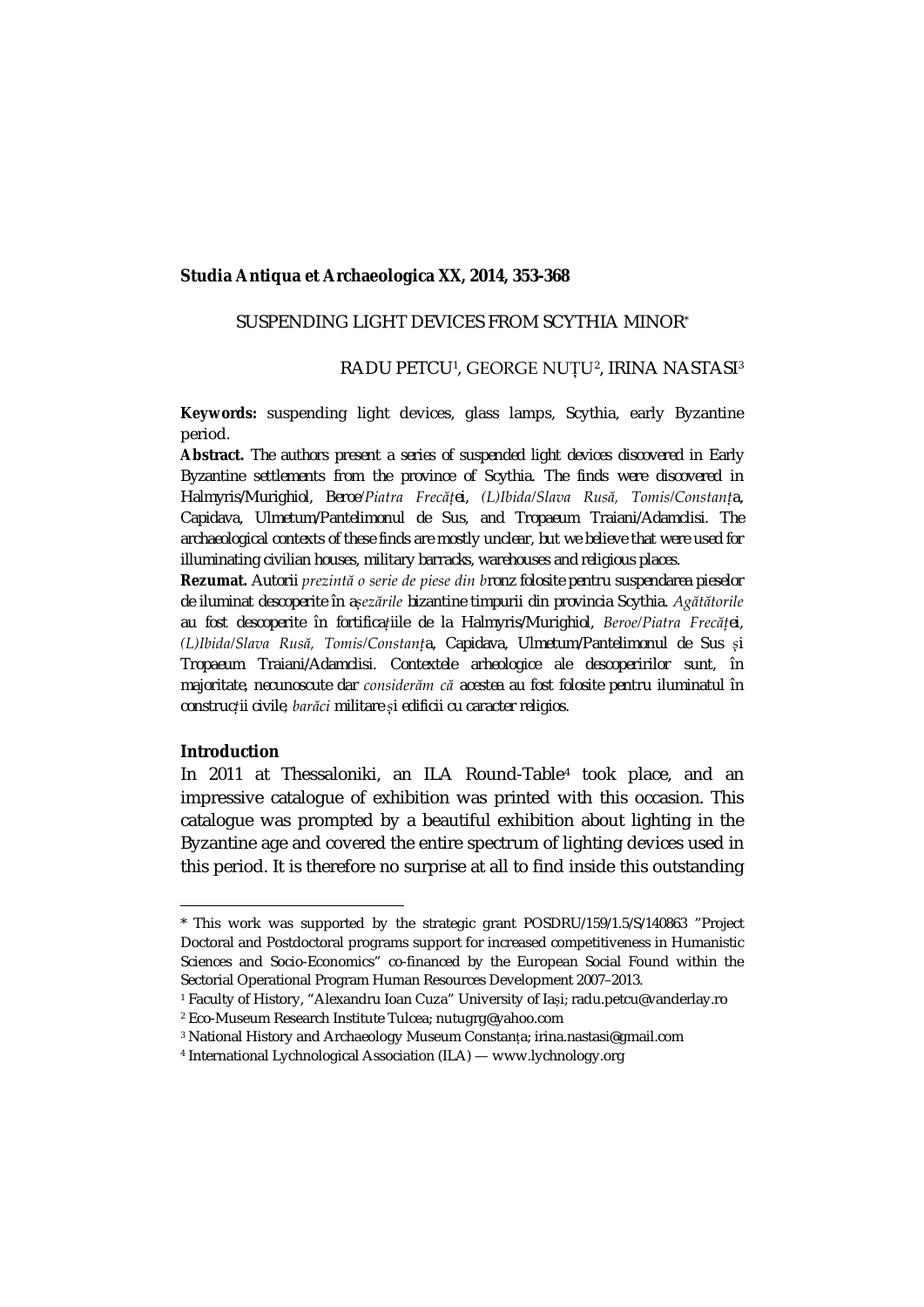catalogue[5](#page-1-0) a small discussion regarding the supporting and suspending light devices used in Byzantium. The overview is interesting as among the archaeological materials found inside early Byzantine settlements in Scythia, a series of suspending devices have been found and were, generally, neglected.

The aim of this paper is to present several finds discovered in the northern side of the province and in the south as well. The finds were uncovered at *Halmyris*/Murighiol, *Beroe*/Piatra Frecăței, (*L*)*Ibida*/Slava Rusă, *Tomis*/Constanța, *Capidava*, *Ulmetum*/Pantelimonul de Sus and *Tropaeum Traiani*/Adamclisi **(fig. 1)**. For some of the artefacts the archaeological contexts are mostly unclear, but we believe that were used for illuminating civilian houses, military barracks, warehouses and religious places.

#### **Archaeological context of the finds**

The suspending light devices found at *Halmyris/*Murighiol, on the Sfântu Gheorghe branch of the Danube, were discovered in unclear contexts **(fig. 2/2–4)**. Two of them were uncovered in 1991, probably in Early Byzantine habitation levels. The character of the occupation is probably civilian, without any connection with religious usage. No suspending light devices have been reported so far during excavations inside the *Basilica with crypt* of Epictetus and Astion<sup>6</sup>. The third example was a stray find in the area of the "civilian settlement", south of the fortress in 2001.

Fieldwork in 1958 and later at *Beroe*/Ostrov, on the Danube, delivered several fragmentary suspending light devices **(fig. 3/5/6)**. The archaeological context is also unclear, although glass lamps' bases were discovered inside the cemetery of the city<sup>[7](#page-1-2)</sup>. A different situation is met in the case of ancient (*L*)*Ibida* where excavations inside the city and the monastery located three kilometres West of the city provided a series of suspending light devices. A fragmentary polyangistron has been recently found on the Tower 8 sector on a  $5<sup>th</sup>$ -century occupation level and is

<span id="page-1-1"></span><span id="page-1-0"></span><sup>5</sup> MOTSIANOS, BINTSI 2011.

<sup>6</sup> ZAHARIADE 2002-2003, 143–168; ZAHARIADE 2009, 131–150.

<span id="page-1-2"></span><sup>7</sup> PETRE 1987, pl. 83/120b, grave E226.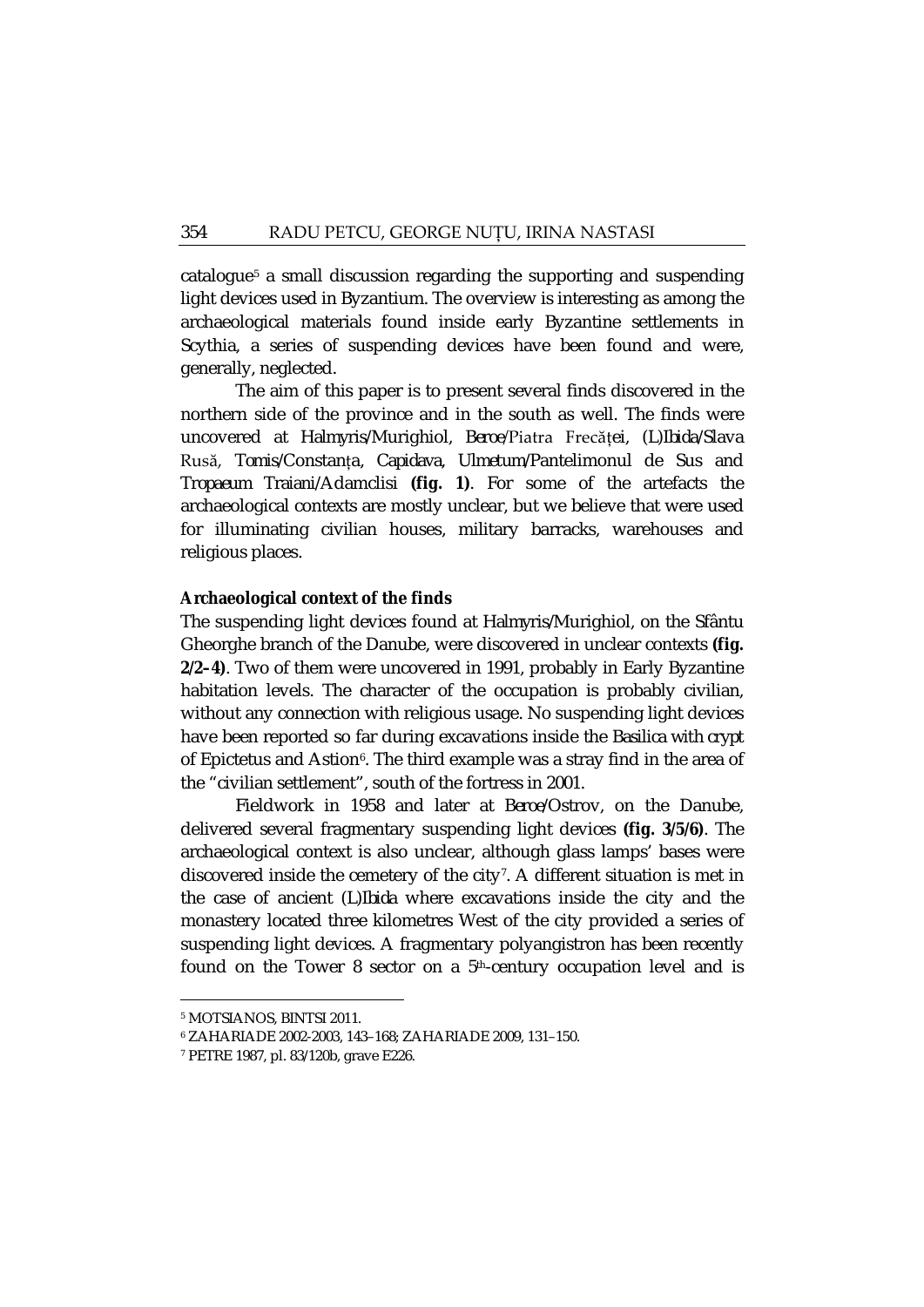unpublished<sup>8</sup>. Opaiț on the other side, mentioned several fragments of suspending light devices discovered during researches at the monastery (4th –6th centuries AD), but he illustrated a single find **(fig. 2/1)**. This one is fully preserved and still retained the Maltese cross in upper side and the three-hooked arms<sup>[9](#page-2-1)</sup>. Three types of glass lamps are also illustrated and the suspending light devices may be connected with the three-ansae variety<sup>[10](#page-2-2)</sup>, while for the conical-base variety<sup>[11](#page-2-3)</sup> polykandela or single lamp-holders set into the walls were probably used.

During the archaeological campaigns carried in the mosaic-floored edifice from Constanta, in the 1950s and 1960s, a various and very rich inventory was brought to light. It is now displayed in the Museum for National History and Archaeology's showcases or kept in its storerooms. Some of these discoveries have already been analysed and published in scientific studies, or only presented in papers or guides designed for tourists or for popularization purposes. Sadly, the metal objects have not been thoroughly or fully analysed yet. Only scarce information was included in general studies or more detailed and specialized in recent ones. Over 50 years have passed since their discovery, therefore today the only information we have on their discovery context comes from the Inventory Registers. For some of them there is scattered and general information included in archaeologists' field notes. These two lampholders **(figs. 4/8 and 5/9)** both come from the mosaic-floored edifice, but the information we have on them is incomplete, especially when speaking about the context of their discovery. One of them bears no visible inventory number. While consulting the Inventory register the possibility that both of them have the same number emerged. Unfortunately there is no exact place of discovery registered. Since they were found in 1960, by consulting the excavation notes, we can assign them to one of the following parts which were researched in that year: the upper level mosaic floored hall — *podium* area, the southern part of the hall or the

<span id="page-2-0"></span><sup>8</sup> The authors wish to thank Prof. Lucrețiu Bîrliba (Iași) for this information.

<span id="page-2-2"></span><span id="page-2-1"></span><sup>9</sup> OPAIȚ 1990, 24, pl. 10/67.

<sup>10</sup> OPAIȚ 1990, 24, pl. 10/56–62.

<span id="page-2-3"></span><sup>11</sup> OPAIȚ 1990, 24, pl. 10/63–64.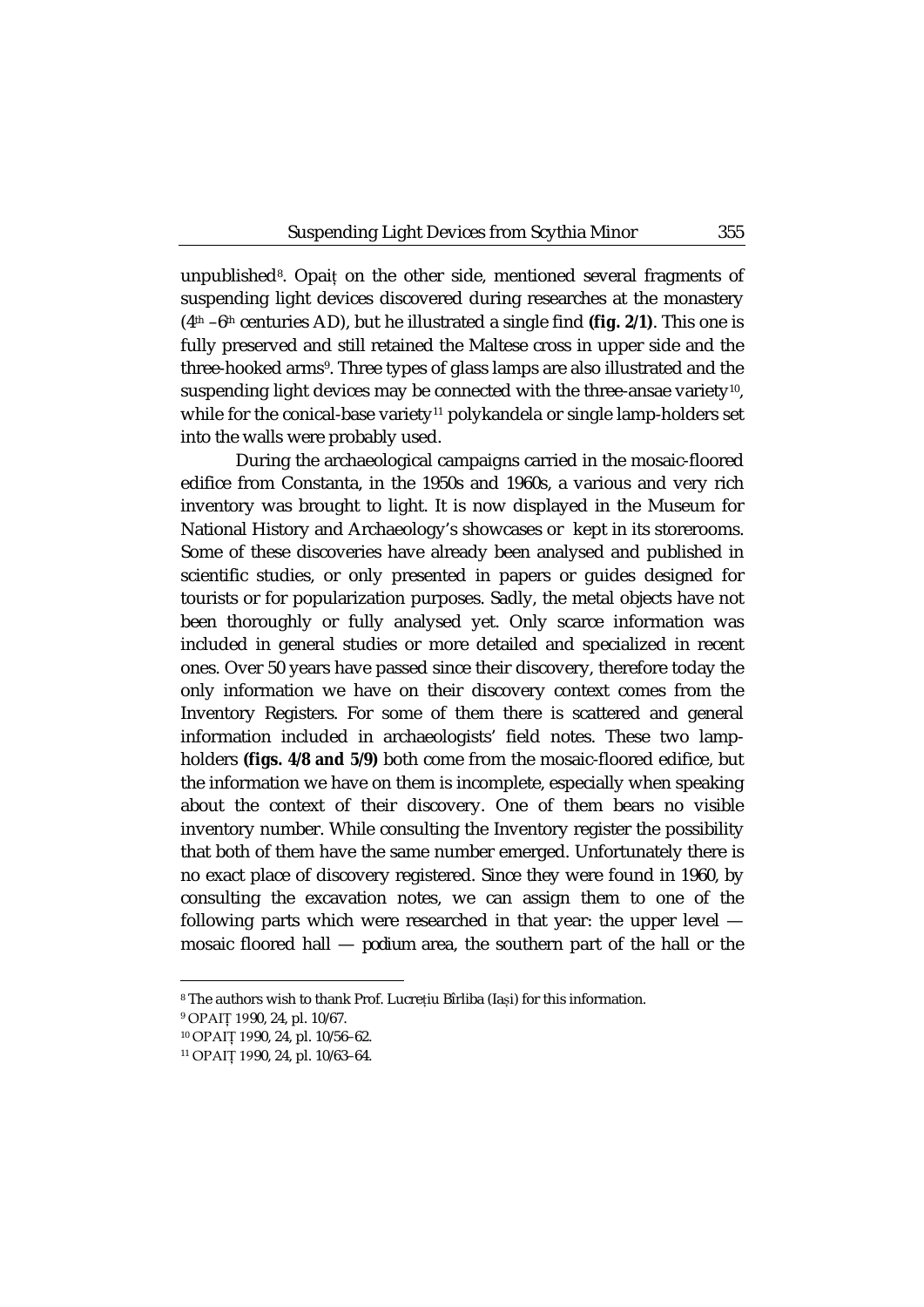*vestibulum*[12](#page-3-0)*,* vaulted rooms B1 and B2, annexes in front of B1 and B2 and the debris or mixed strata in B4[13](#page-3-1). Even if there are no exact details regarding the context of discovery and we cannot assign them to a clear archaeological context, these artefacts are still important. Their existence there, along with other Byzantine items, confirms the fact that the edifice was still functional in this period**.**

During the systematic archaeological excavations, in the summer of 2014, at *Ulmetum*/Pantelimonul de Sus, in a pit (G34) found near the apsis of the basilica, a fragmentary suspending light device was found **(fig. 5/10)**. The archaeological context in which the artefact was found distinguished itself by a very large capacity — about 2.50 m in diameter and a depth of -5 m from the current level. The material discovered there indicates a use of the pit in the last quarter of the  $6<sup>th</sup>$  century AD, also sustained by the coins from the time of the Byzantine emperor Justin II (565–574 AD). In the filling top of the pit there were numerous elements that demonstrate most likely the disposal of the basilica (stones, tiles and roof tiles, glass windows). In this circumstance, we believe that the suspending light device was used for illuminating the basilica and can be dated in the  $6<sup>th</sup>$ century AD.[14](#page-3-2)

In the same year during the excavations at Capidava another fragmentary suspending light device **(fig. 6/11)** was found in the East sector of the citadel. The piece was discovered inside room C6, under the fallen roof tiles near the wall of the chamber, in a layer of rubble dated to the second half of the 6th century AD (a coin from 540 AD, emperor Justinian I's thirteenth year of rule, was found in this context). Near the artefact, fragments of wooden beam occurred, which can be associated with the bar from which the suspending light device was hanging<sup>[15](#page-3-3)</sup>. On its hook, a small fragment from a glass lamp is preserved, and this is another

<span id="page-3-1"></span><span id="page-3-0"></span><sup>12</sup> Doina Galbenu 1960, excavation notes, inv. no. 3740, MINAC archives.

<sup>13</sup> Al. Bogdan 1960, excavation notes, inv. no. 3741, MINAC archives.

<sup>14</sup> BĂJENARU, NOPCEA, VASILESCU 2014.

<span id="page-3-3"></span><span id="page-3-2"></span><sup>15</sup> For a reconstruction of this suspending light devices see the example found at *Novae*/ Svishtov – OLCZAK 1984, 280, fig. 13.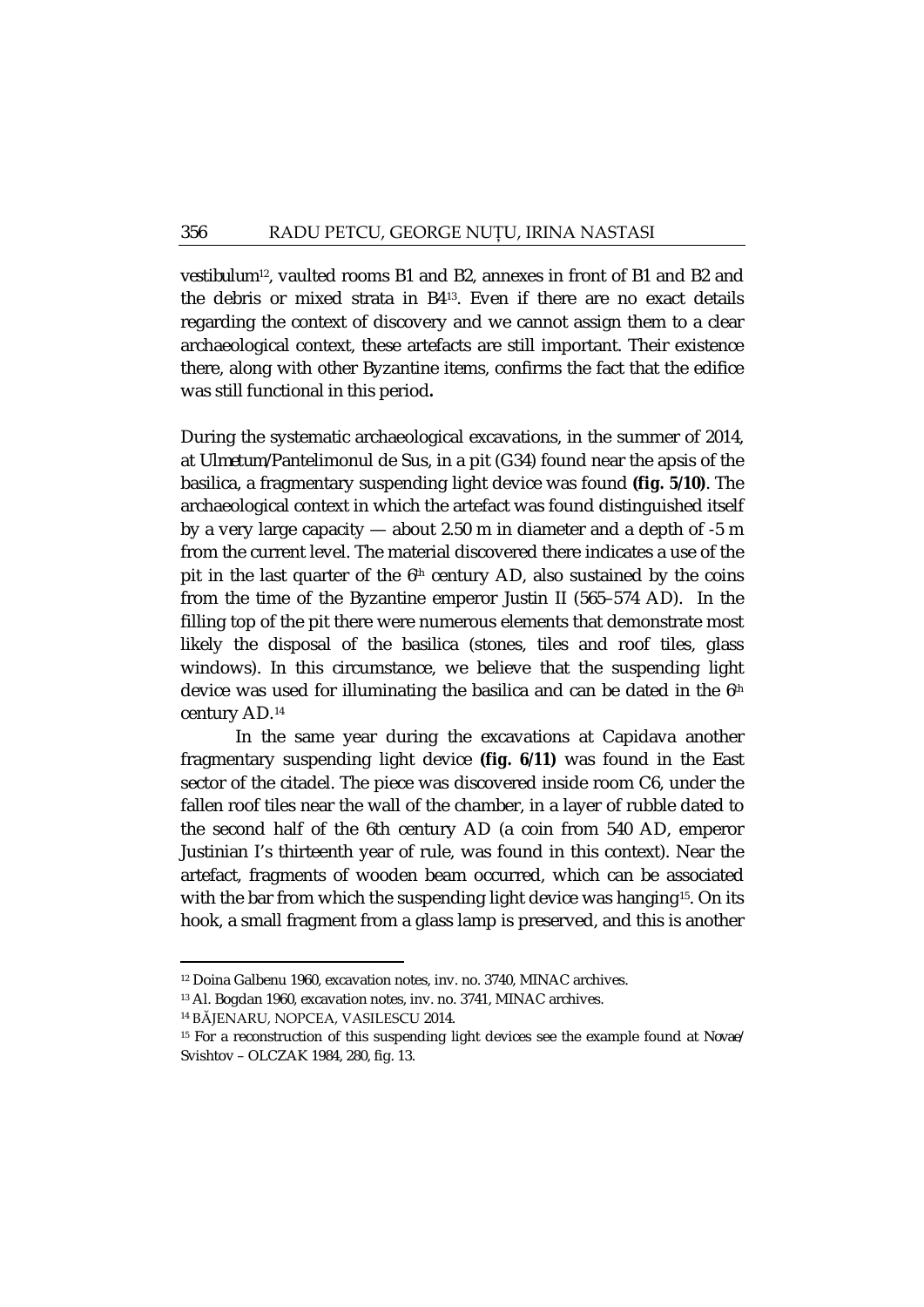reason we believe that it can be dated to the first decades of the 6th century AD[16](#page-4-0).

Unfortunately, the context of the suspending light device discovered at *Tropaeum Traiani*/Adamclisi **(fig. 4/7)** is lost. The rich religious and economic life in this citadel is well-known, so it is not surprising that artefacts such as these are discovered in the city founded by Emperor Trajan. In the following, we will present a catalogue of the suspending light devices.

## **Catalogue**

 $\overline{\phantom{a}}$ 

**1. Suspending light device** — (L)Ibida 1987, monastery, quadrant C14, - 0.55 m **(fig. 2/1)**. ICEM[17](#page-4-1), inv. 41983.

Copper alloy. Fully preserved. Two metal strips form a Maltese cross in the upper side; three-hooked arms in the lower side. H of the cross: 4.2 cm. Bibliography: OPAIȚ 1990, 24, 27, no. 67, pl. 10/67.

**2. Suspending light device** — Halmyris 1991, trench 3, -2.05 m **(fig. 2/2)**. ICEM, inv. 43704.

Copper alloy. Partially preserved. Central wire is preserved, ends with a hook; two other parts are interlinked. Made of circular wire. H: 13.2 cm.

**3. Suspending light device** — Halmyris 1991, trench 3, -2.05 m **(fig. 2/3)**. ICEM, no inventory number.

Copper alloy. Partially preserved. Three parts are still preserved: the central one consists in a small hook connected with a rectangular-shaped plat ended with circular holes; in the lower part a wire is partially preserved. H: 12.8 cm.

<span id="page-4-0"></span><sup>&</sup>lt;sup>16</sup> With this occasion, we would like to express our gratitude to Mr. Tiberiu Potârniche and Dr. Constantin Băjenaru from the History Museum of Constanța for supporting us in the research, and for the useful information that they provided us on the contexts in which the suspending light devices discovered at Capidava and Ulmetum.

<span id="page-4-1"></span><sup>17</sup> Institutul de Cercetări Eco-Muzeale "Simion Gavrilă" / "Simion Gavrilă" Eco-Museum Research Institute Tulcea, History and Archaeology Museum.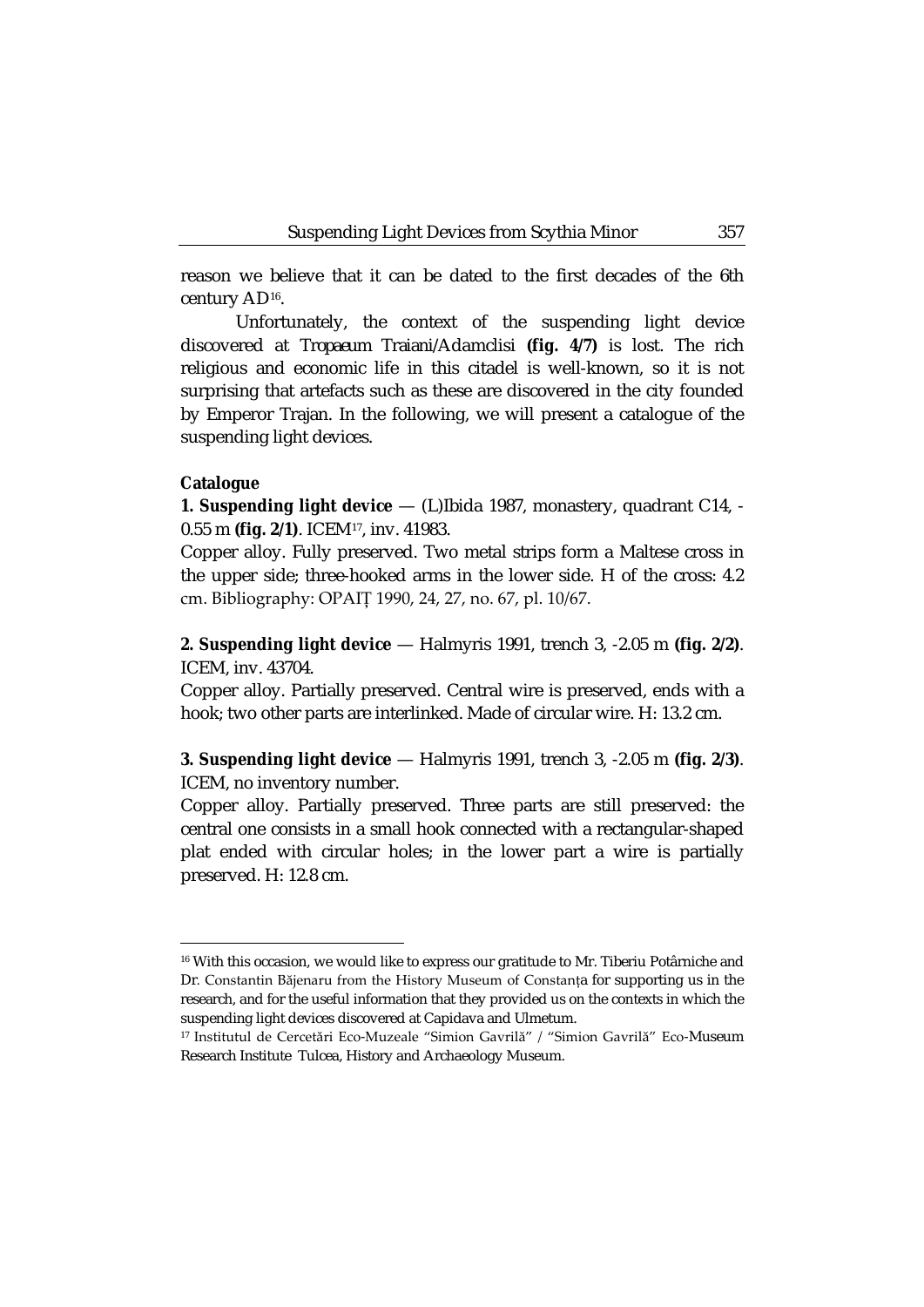**4. Suspending light device** — Halmyris 2001, "civilian settlement", south of the fortress, stray find **(fig. 2/4)**. ICEM, no inventory number.

Copper alloy. Lower end of a suspending device, only the terminal hook and a small fragment of the wire are still preserved. H: 6.2 cm.

**5. Suspending light device** — Beroe 1958, trench XV B **(fig. 3/5)**. ICEM, inv. 34809-34810.

Copper alloy. Fragmentary, one metal plate is missing. Two parts of a three-hooked polyangistron. H: 27 cm.

**6. Suspending light device** — Beroe, on the sector III **(fig. 3/6)**. ICEM, inv. 35631.

Copper alloy. Four fragments of three-hooked polyangistron. The first is a ring-ended plate with three fragments of small hooks; the other three fragments belong to the arms. Probably two different lamp-holders. H: 5– 10 cm.

# **7. Suspending light device** — Tropaem Traiani **(fig. 4/7)**. MINA[C18,](#page-5-0) inv. 4757.

Copper alloy. Fully preserved. Three-hooked arms. H: 28 cm.

**8. Suspending light device** — Tomis, "Roman mosaic edifice" **(fig. 4/8).** MINAC, inv. 20048.

Copper alloy. Fully preserved. Three-hooked arms. H: 37 cm.

**.** 

**9. Suspending light device** — Tomis, "Roman mosaic edifice" **(fig. 5/9).** MINAC, no inventory number.

Copper alloy. Partially preserved. It was discovered with only two arms. The third arm seen in the illustration **(fig. 5/9/3)** is a modern reconstruction by the restorers from the Museum of History in Constanța. Three-hooked arms. H: 25 cm.

<span id="page-5-0"></span><sup>&</sup>lt;sup>18</sup> Muzeul de Istorie Națională și Arheologie Constanța / National Museum of History an Archaeology from Constanța (MINAC).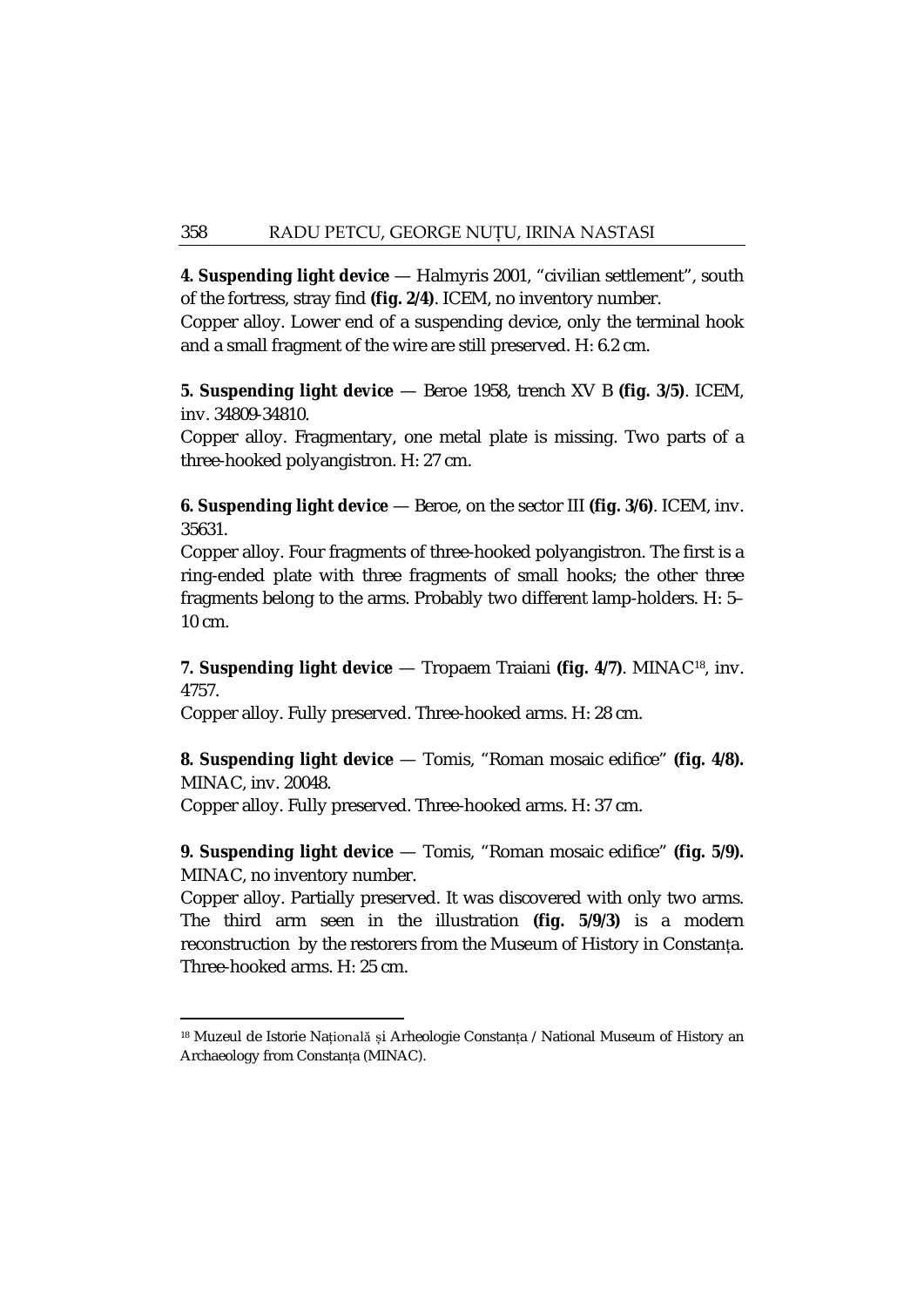10. Suspending light device  $-$  Ulmetum 2014, south sector, inside the Basilica, G34 **(fig. 5/10).** MINAC, no inventory number.

Copper alloy. Almost fully preserved. It was found broken in a lot of pieces. A small part from one of the hooks is missing. Three-hooked arms.  $H: 24 \text{ cm}$ 

**11. Suspending light device** — Capidava 2014, east sector, room C6 **(fig. 6/11).** MINAC, no inventory number.

Copper alloy. Partially preserved. Only one of the three arms has been discovered. On its hook a small fragment from a glass lamp is preserved. Because of the massive destruction level in which it was found, the arm is twisted. H: 12 cm.

## **Comments**

Lamp holders of various types are frequent discoveries in early Byzantine provinces. Some finds were discovered south of the Danube, but a fairly large number of pieces were brought to light on the area of the Balkan Peninsula. As for example, one cross-shaped suspending light device was discovered at Hissar, 42 km from *Philipopolis*/Plovdiv, Bulgaria, in the Basilica no. 5. The cross has the inscription ΦAΠOY ΓΡΕCBYTΣΡΩΥ engraved on the surface and has been dated in the  $5<sup>th</sup>$ –6<sup>th</sup> centuries AD. The basilica was built in this period, and has a central apse and a simple narthex[19](#page-6-0). Other simple lamps-holders were discovered at *Abritus*/Razgrad in Moesia Secunda, in a basilica in 4<sup>th</sup>-5<sup>th</sup> centuries AD context<sup>[20](#page-6-1)</sup>.

The cross-shaped suspending light device is attested at *Byllis*/Vlorë in Albania, inside the basilicas investigated here<sup>[21](#page-6-2)</sup>. Complex-suspending devices, both with cross terminal and simple parts, were discovered on the spot in 5<sup>th</sup>–7<sup>th</sup> centuries AD contexts. This finds were associated with liturgical usage, but also with everyday life, because some were discovered inside the annexes of the *Basilica B*. Suspending common eightshaped chain mails from chains and the inferior parts are hook-like

<sup>19</sup> IVANOVA 1937, 232–255, figs. 211–212.

<span id="page-6-0"></span><sup>20</sup> RADOSLAVOVA, DZANEV 2007, 375, fig. 3.

<span id="page-6-2"></span><span id="page-6-1"></span><sup>21</sup> NALLBANI 2002, 683, figs. 18–19.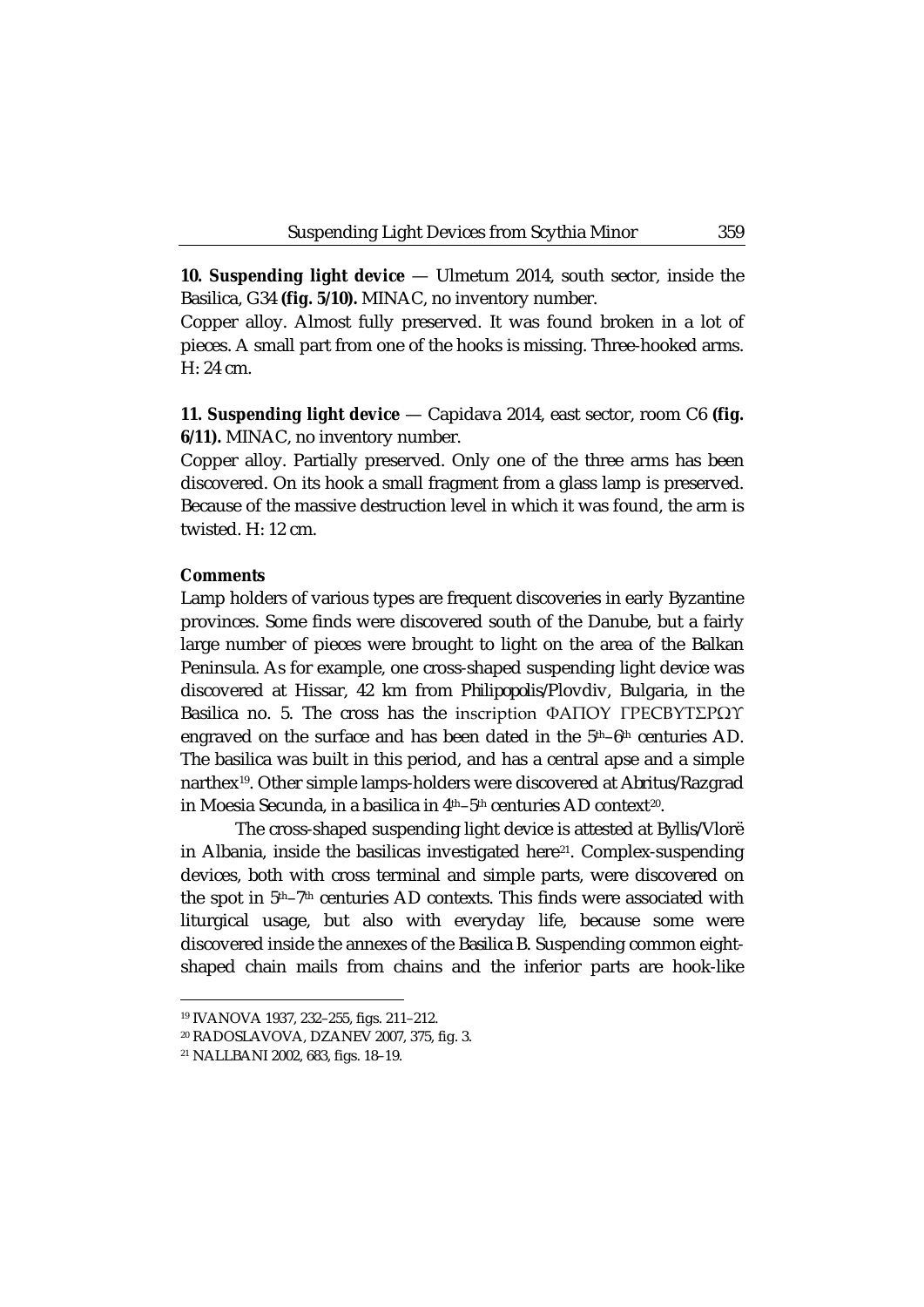shaped to fit the glass lamps' ears. Beside glass lamps, brass lamps were also used. One such example was discovered inside the *atrium* of the *Basilica B* and was probably used for lighting, and not for liturgical purposes.

The chronology may prolong in middle Byzantine period. Several examples are known from Presalv in 13<sup>th</sup> century AD and are similar with earlier finds<sup>22</sup>. These artefacts are pieces of glass lamps. In  $10^{th}$ -11<sup>th</sup> centuries AD a suspension used for polykandela was unearthed at Beycesultan, near present-day Çivril, Turkey<sup>[23](#page-7-1)</sup>. Parallels for this object are earlier, in  $5<sup>th</sup>$ -6<sup>th</sup> centuries AD contexts, across the Byzantine world<sup>[24](#page-7-2)</sup>. A new find from Sulumağara, near Islahiye, Turkey, shed new light on these hanging devices used for religious purposes. This find was discovered in the choir of the church and probably hung under the ceiling of the nave<sup>[25](#page-7-3)</sup>.

The primarily<sup>[26](#page-7-4)</sup> purpose of the suspending light devices was to secure a variable number of glass lamps. The simple ones consist in a central chain or copper alloy flattened strip with a ring on its end; three other arms were interlinked and ended with hooks for attaching to the three loops of the glass lamps. Polykandela are complex devices used for suspending a variable number of conical glass lamps.

Glass lamps were intensively used in Early Byzantine period, but their roots must be sought in the 3rd century Egypt and Levantine area<sup>[27](#page-7-5)</sup>. During the  $4<sup>th</sup>-6<sup>th</sup>$  centuries, they will gradually spread across the Byzantine provinces because of a series of specific advantages. In Scythia, the excavations inside urban and rural settlements yielded a large number of glass lamps[28.](#page-7-6) A fine example is the glass lamp deposit discovered

**.** 

<span id="page-7-0"></span><sup>22</sup> ALADŽOV 1996, 81, figs. 4–5.

<span id="page-7-1"></span><sup>23</sup> WRIGHT 2000, 163, 167–168.

<span id="page-7-2"></span><sup>&</sup>lt;sup>24</sup> For a discussion regarding suspending light devices see XANTHOPOULOU 2010, 54-56 and CHRZANOVSKI 2014, 256–257.

<span id="page-7-4"></span><span id="page-7-3"></span><sup>25</sup> FEUGÈRE 2008, 283–285.

<sup>&</sup>lt;sup>26</sup> One can mention also another types of lighting devices or used for ritual purposes as kandelaior *thuribula*. For a discussion regarding the functionality of early Byzantine *thuribula* see PARASCHIV, NUȚU 2005, 339–349.

<span id="page-7-5"></span><sup>27</sup> MOTSIANOS 2011, 107.

<span id="page-7-6"></span><sup>28</sup> BĂJENARU, BÂLTÂC 2000-2001, with bibliography.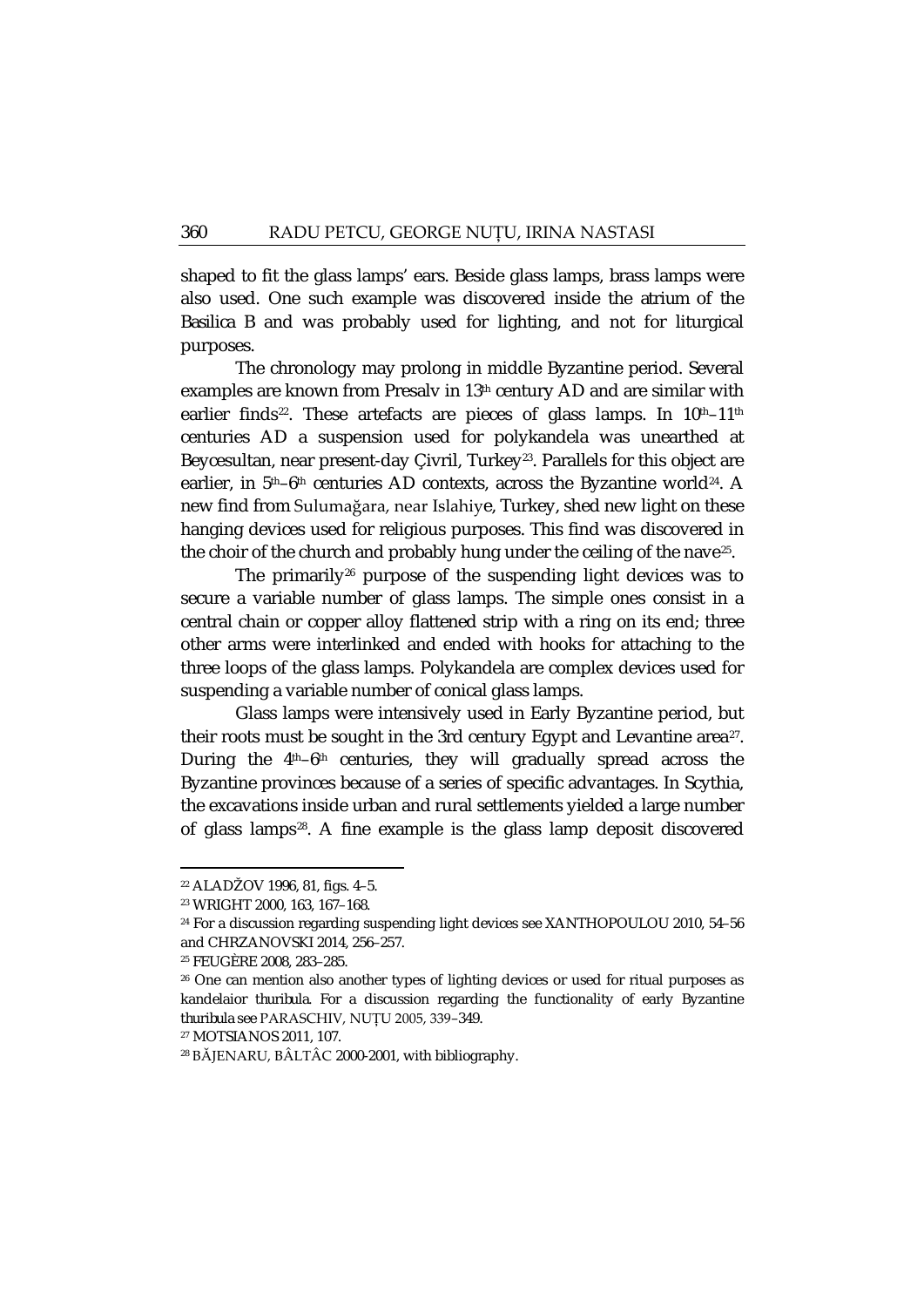inside the NE annexe of the Bishopric Basilica of Histria in 1990[29](#page-8-0). Conical base lamps used for polykandela prevail in large numbers inside this assemblage, followed by kandelai with a raised base and three loops for attaching, and bowls with hemispherical handles (*Isings Form 134*). In spite of the large number of glass lamps discovered at Histria, only a few fragments of suspending light devices survived over time[30.](#page-8-1) A production centre for glass lamps was discovered south of the Danube, at Gradishte, near Gabrovo in Bulgaria[31](#page-8-2). Other ubiquitous forms specific to the early Byzantine era—the stemmed goblets—were also used for illuminating, as their frequent occurrences in secular and Christian churches prove. A large number of this type of vessels is recorded in the province of Scythia<sup>32</sup>, and starting with the  $5<sup>th</sup>$  century AD they become the main vessel-form in the Byzantine provinces<sup>[33](#page-8-4)</sup>.

The analyses undertaken in the previous pages show that during the early Byzantine period, close links existed between the material culture of Scythia and that of various areas of the Balkans and Asia Minor. Illuminating devices used in houses, in churches or military buildings were standardised and local/regional or supra-regional workshops supplied civilian, religious and military demands.

### REFERENCES

ALADŽOV, Ž. 1996. *Osvetinitelni tela ot Veliki Preslav*, Arheologija 2-3, 79– 83.

BĂJENARU, NOPCEA, VASILESCU 2014. *Pantelimonu de Sus, com. Pantelimon, jud. Constanța [Ulmetum]*, CCA Campania 2014 (in Print).

BOȚAN, S. P. 2008-2009. *Some general considerations regarding the discoveries of Roman glass vessels from (L)Ibida – Slava Rusă (Tulcea County)*, Annuario 10-11, 9–20.

<span id="page-8-1"></span><span id="page-8-0"></span><sup>29</sup> BĂJENARU, BÂLTÂC 2000-2001,469–513.

<sup>30</sup> BĂJENARU, BÂLTÂC 2000-2001, 479, 481, fig. 5.

<span id="page-8-2"></span><sup>31</sup> KOIČEVA 1990, 36–46.

<span id="page-8-3"></span><sup>32</sup> BOȚAN 2008-2009, 14–15.

<span id="page-8-4"></span><sup>33</sup> GOLOFAST 2009, 315.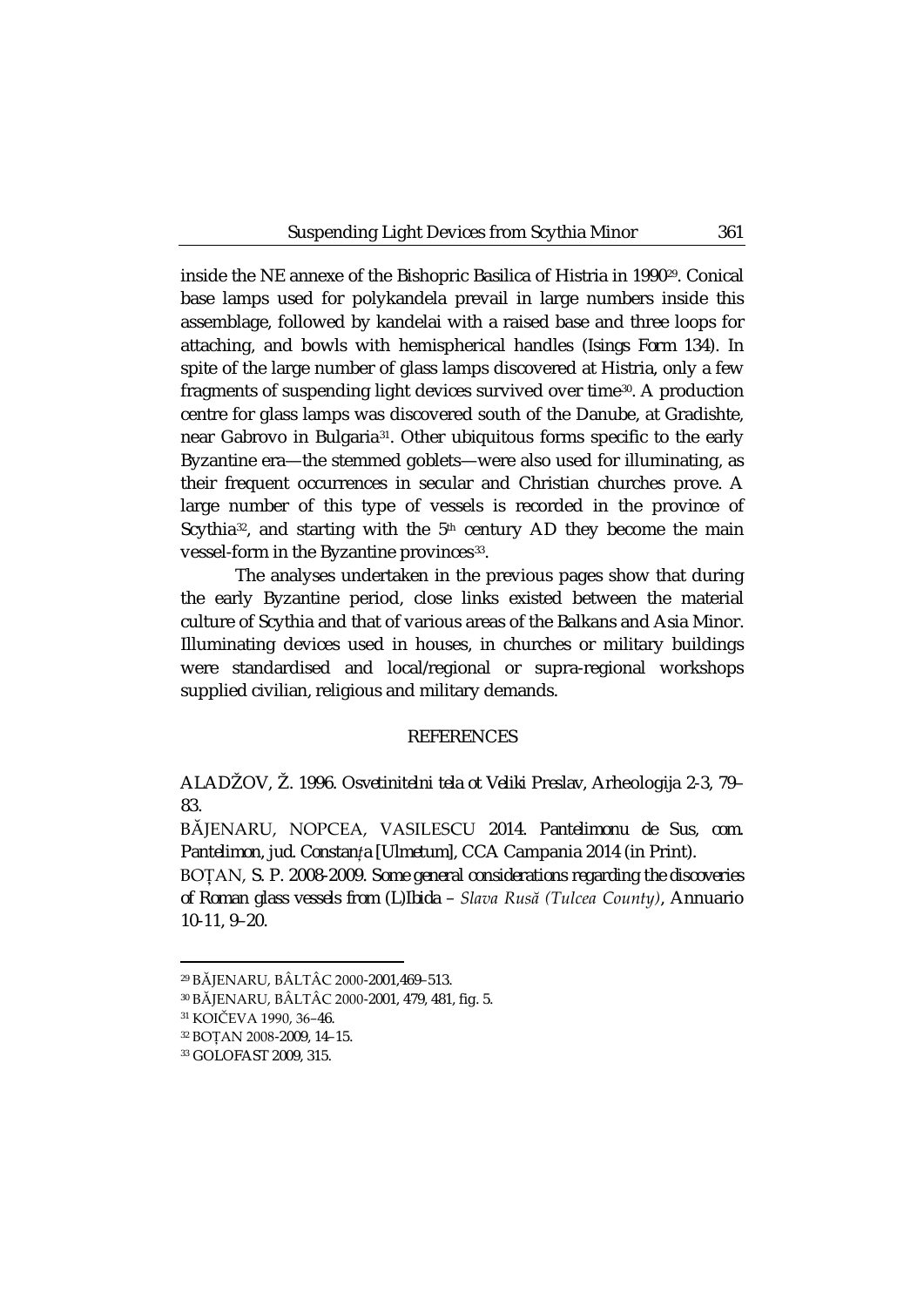CHRZANOVSKI, L. 2014. *A nouveau sur le donarium de Biertan*. In: COCIȘ, S. (Hrsg.), *Archäologische Beiträge. Gedenkschrift zum hundersten Geburstag von Kurt Horedt*, Patrimonium Archaeologicum Transylvanicum 7, Cluj-Napoca, 253–268.

FEUGÈRE, M. 2008. *An Early Byzantine Chained Ornament from Sulumağara (Islahiye)*. In: WINTER, E. (ed.), *ΠATPIΣ ΠANTPOΦOΣ KOMMAΓHNH. Neue Funde und Forschungen zwischen Taurus und Euphrat*, Asia Minor Studien Bd. 60, Bonn, 283–285.

GOLOFAST, L. 2009. *Early Byzantine Glass from the Tauric Chersonesos (Crimea)*. In: LAFLI, E. (ed.), *Late Antique / Early Byzantine Glass in the Eastern Mediterranean*, Colloqvia Anatolica et Aegea II, Izmir, 301–335.

IVANOVA, V. 1937. *Tri novorazkopani baziliki v'v Hisarja*, Izvestija11/1, 234–242.

KOIČEVA, K. 1990. *Rannovizantiiska stăklarska rabotilnitsa*, Arheologija 4, 36–46.

MOTSIANOS, I. 2011. *Artificial Lighting during Byzantine and Post-Byzantine period*. In: MOTSIANOS, I., BINTSI, E. (eds.), *MIA IΣTOPIA AΠO ΦΩΣ ΣTO ΦΩΣ. Katάλoγoς Έkθεσηϛ / Light on Light: an Illuminating Story. Exhibition Catalogue*, Thessaloniki, 90–125.

MOTSIANOS, I., BINTSI, E. 2011 (eds.). *MIA IΣTOPIA AΠO ΦΩΣ ΣTO ΦΩΣ. Katάλoγoς Έkθεσηϛ / Light on Light: an Illuminating Story. Exhibition Catalogue*, Thessaloniki.

NALLBANI, E. 2002. *Matériel métallique*. In: BEAUDRY, N. *et al.*, *Byllis (Albanie)*, BCH 126, 682–684.

OLCZAK, J. 1984. *Z badan nad oswietlenien Rzymskiego i Wczesnobizantyjakiego miasta Novae*, Balcanica Posnaniensia 3, 267–283.

OPAIȚ, A. 1990. *Complexul monastic paleocreștin de la Slava Rusă*, RMI 59/1, 18–28.

PARASCHIV, D., NUŢU, G. 2005. *The Discovery of a Clay thuribulum in the North of Dobroudja*. In: COJOCARU, V. (ed.), *Ethnic Contacts and Cultural Exchanges North and West of The Black Sea (From the Greek Colonization to the Present)*, Iași, 339–349.

PETRE, A. 1987. *La romanité en Scythie Mineure (II–VII siècles de n.è). Recherches archéologiques*, Bulletin AIESEE17-18, 5–171.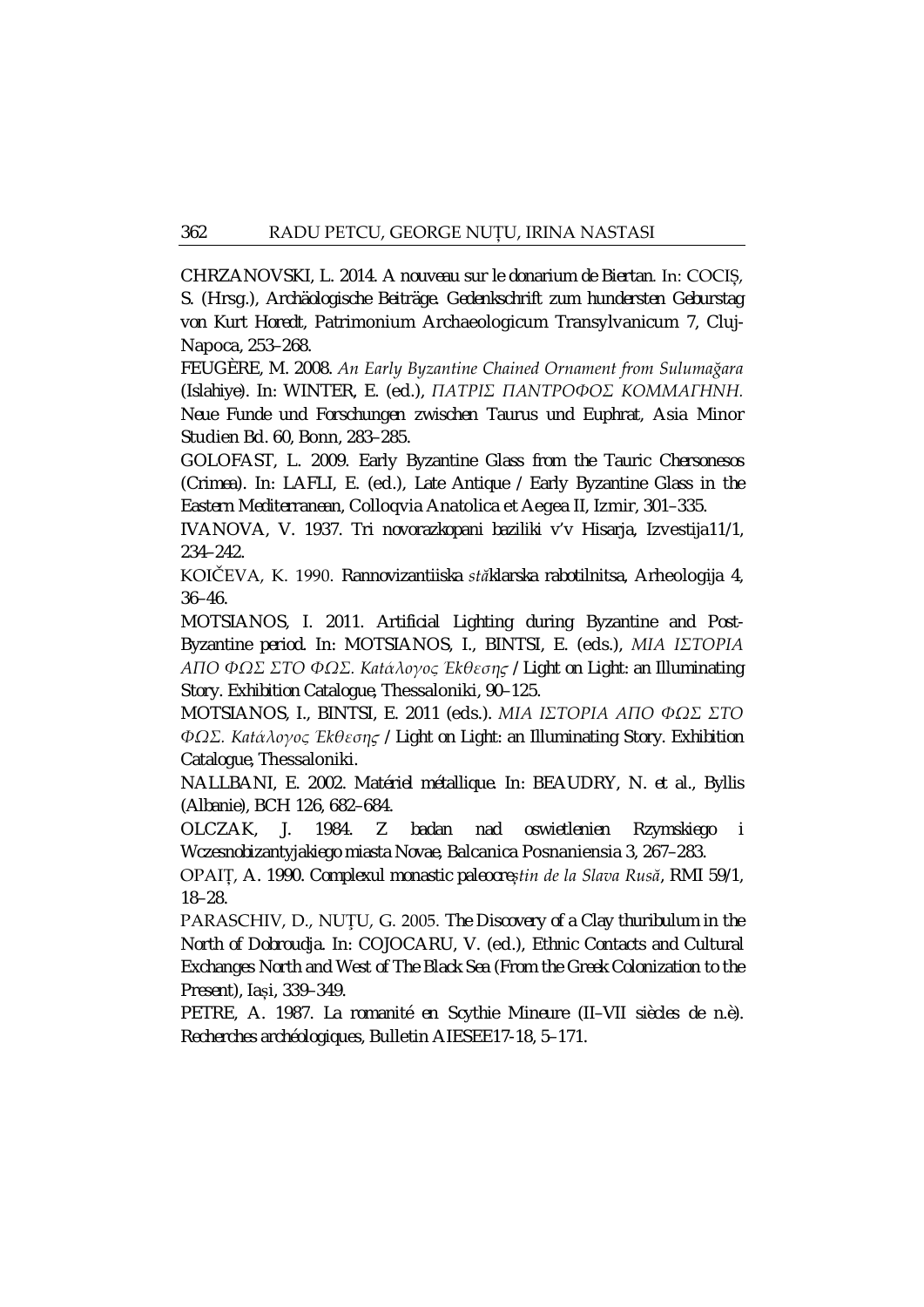RADOSLAVOVA, G., DZANEV, G. 2007. *Arheologičeski proučvanija v Abritus prez 2006 g.*, Arheologičeski otkritija i razkopki prez 2006 g., 373– 375.

WRIGHT,G. R. H. 2000. *Some Byzantine bronze objects from Beycesultan*, AnSt 50, 159–170.

XANTHOPOULOU, M. 2010. *Les lampes en bronze à l'époque paléochrétienne*, Bibliothèque de l'Antiquité Tardive 16, Turnhout.

ZAHARIADE, M. 2002-2003. *The Halmyris Episcopal Basilica and the Martyrs' Crypt*, Il Mar Nero 5, 143–168.

ZAHARIADE, M. 2009. *The Episcopal Basilica from Halmyris and Crypt of Epictetus and Astion*, Thraco-Dacica S.N. 1 (24), 131–150.



Figure 1. Distribution of the suspending light devices in Scythia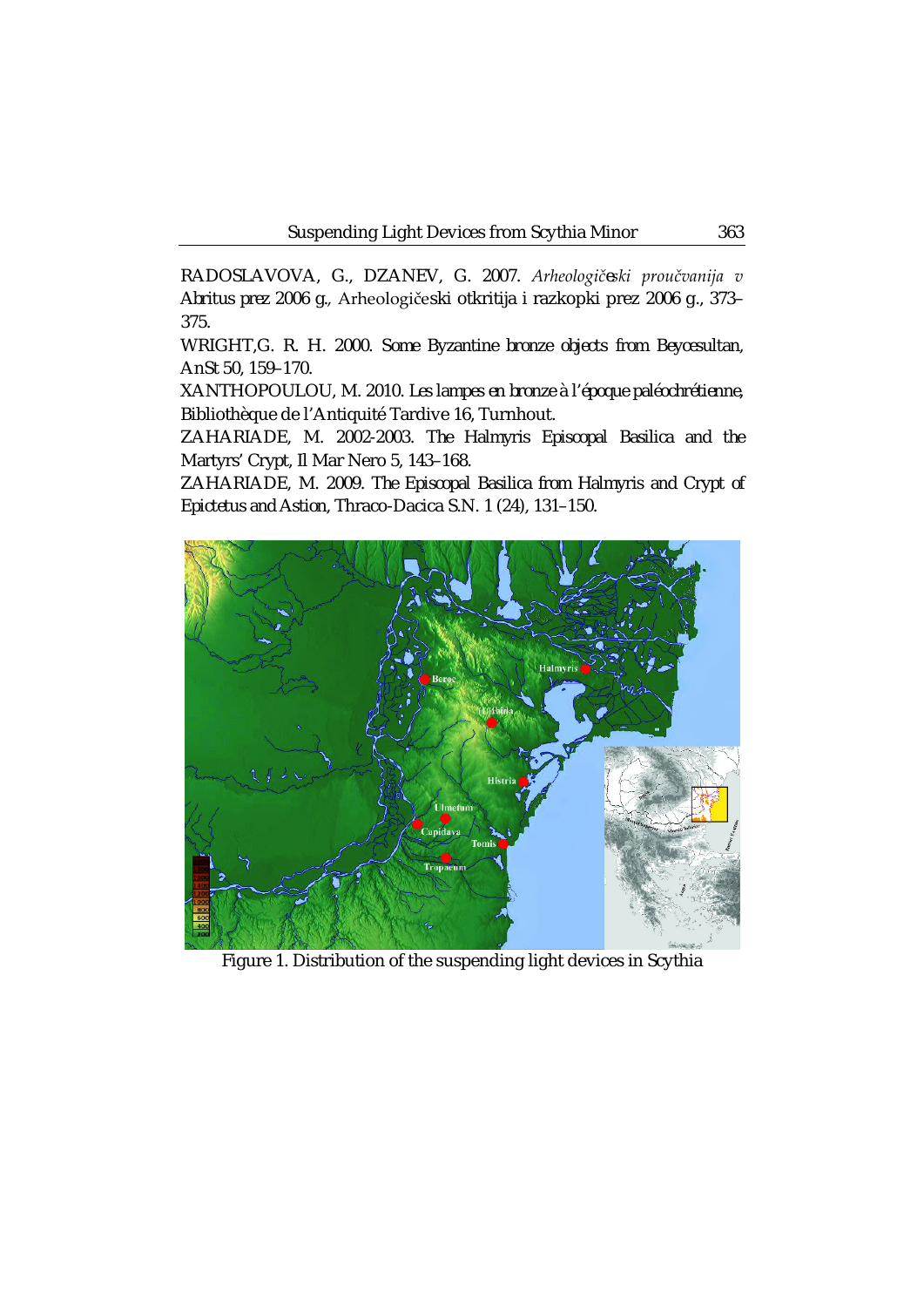

Figure 2. Suspending light devices from: 1. (L)Ibida; 2-4. Halmyris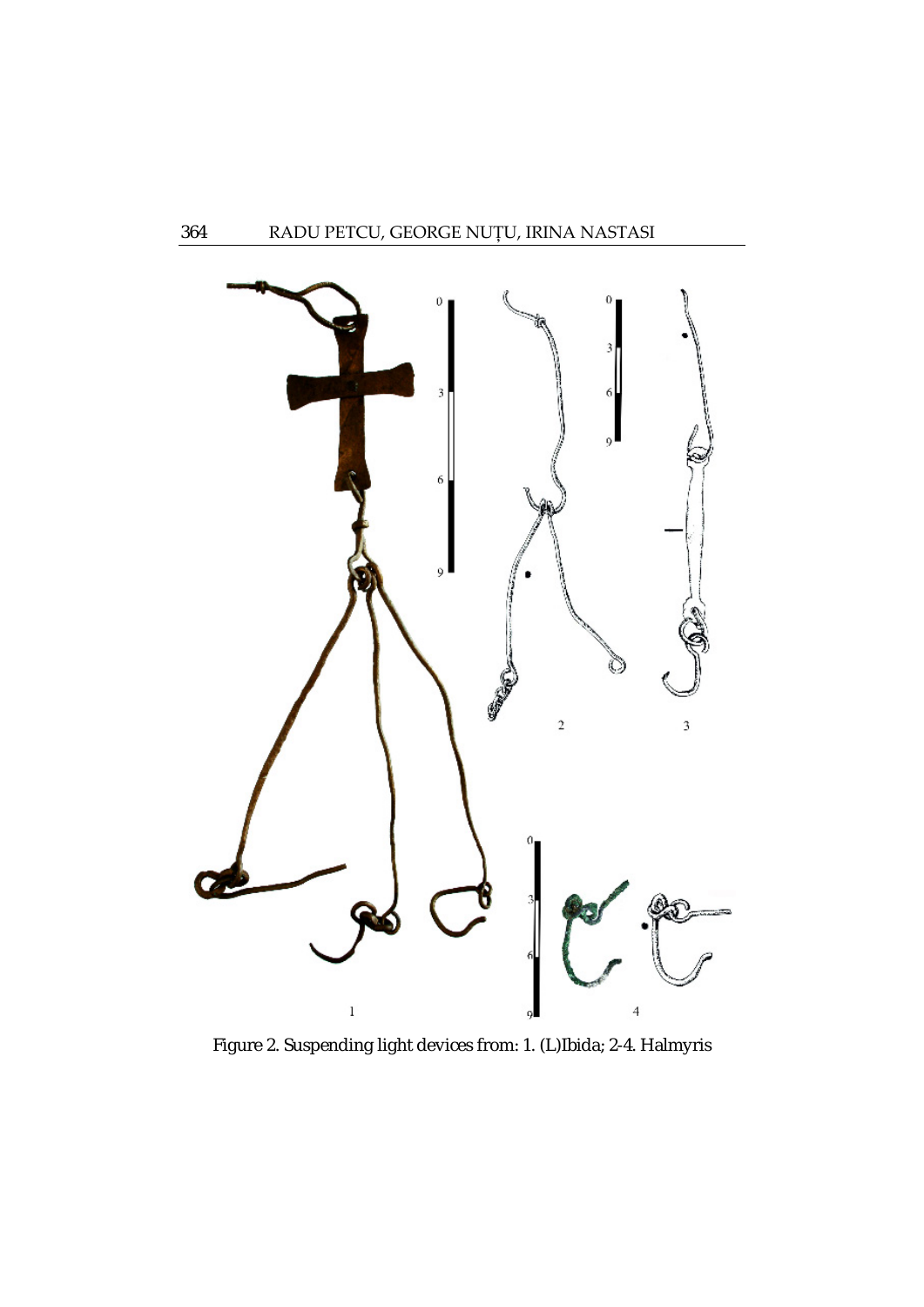

Figure 3. Suspending light devices from Beroe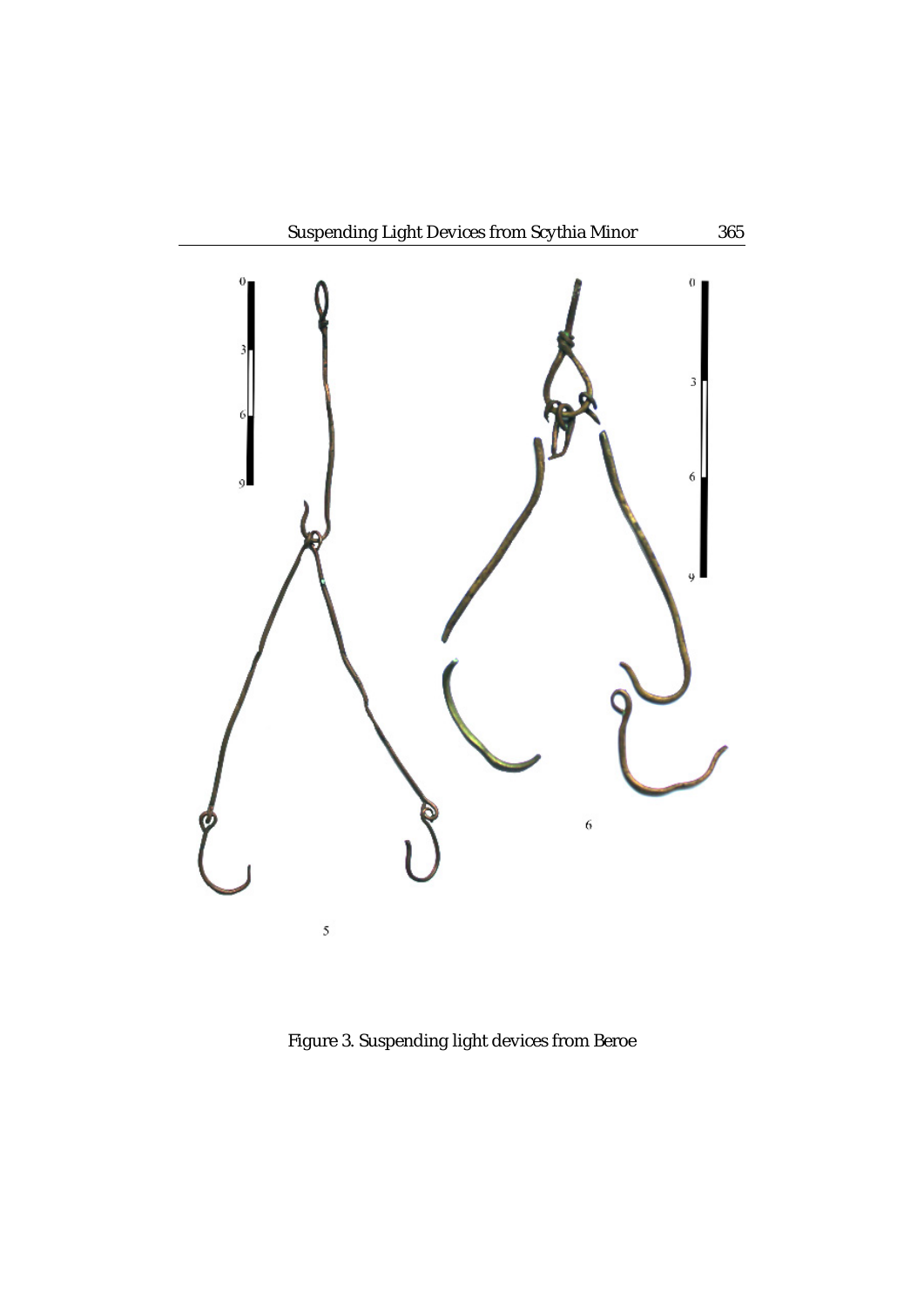

Figure 4. Suspending light devices from: 7. Tomis; 8. Tropaeum Traiani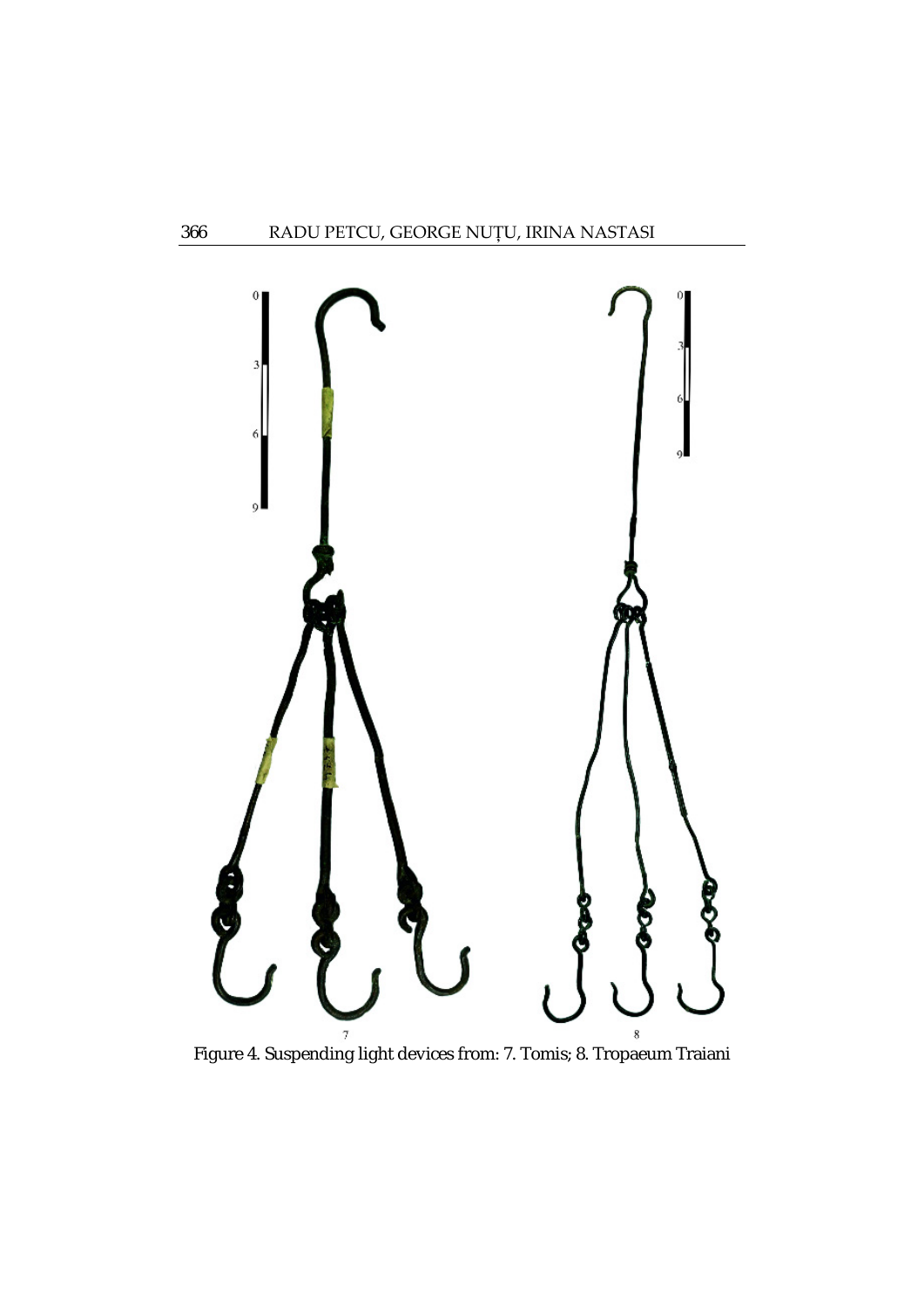

Figure 5. Suspending light devices from: 9. Tomis; 10. Ulmetum